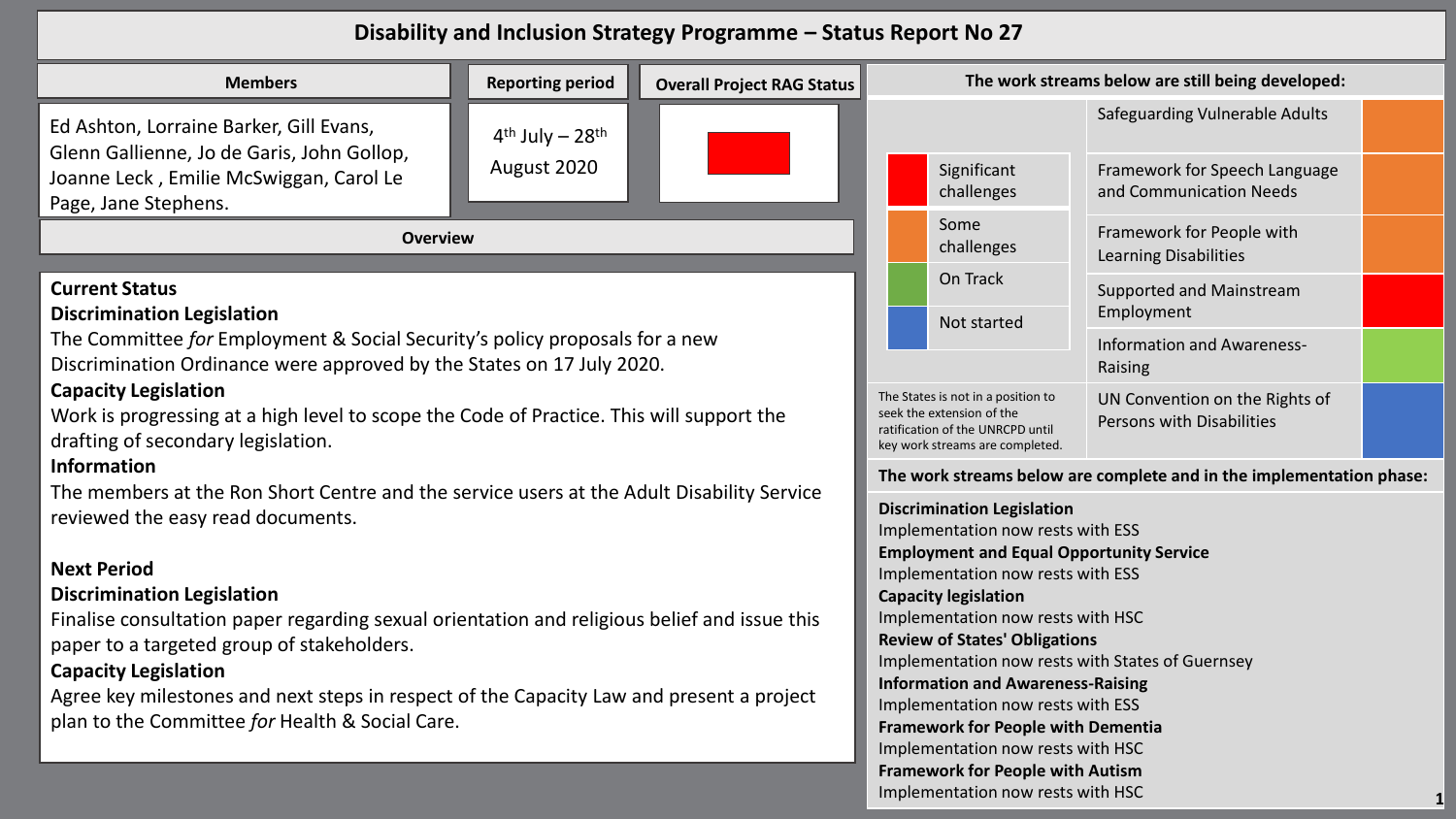## **Disability and Inclusion Strategy Programme Board – Status Report – Work streams being developed**

| <b>Adult Safeguarding</b>         |            | Current Status: 4 <sup>th</sup> July-28 <sup>th</sup> August 2020                                          | Next Period: 29 <sup>th</sup> August- 23 <sup>rd</sup> October 2020                                                                                                                                 |
|-----------------------------------|------------|------------------------------------------------------------------------------------------------------------|-----------------------------------------------------------------------------------------------------------------------------------------------------------------------------------------------------|
| Project Lead:                     | <b>HSC</b> | The Health and Social Care Committee and Home Affairs Committee                                            | A meeting of the adult safeguarding Task and Finish Group has                                                                                                                                       |
| <b>Target Completion</b><br>Date: | <b>TBC</b> | have now approved the constitution and resource to establish an<br>Islands Adult Safeguarding Partnership. | been arranged to discuss the practical arrangements to now set<br>up the partnership, early priorities and wider communication to<br>the many organisations that play a part in safeguarding adults |
| <b>RAG Status:</b>                | Amber      |                                                                                                            |                                                                                                                                                                                                     |
|                                   |            |                                                                                                            |                                                                                                                                                                                                     |

| Framework for people with Speech<br><b>Language and Communication Needs</b> |            | Current Status: 4 <sup>th</sup> July-28 <sup>th</sup> August 2020                                                                                                                                                                                                                         | Next Period: 29th August-23rd October 2020                                                                                             |
|-----------------------------------------------------------------------------|------------|-------------------------------------------------------------------------------------------------------------------------------------------------------------------------------------------------------------------------------------------------------------------------------------------|----------------------------------------------------------------------------------------------------------------------------------------|
|                                                                             |            | Completed mapping consultations/service user feedback to mapping                                                                                                                                                                                                                          | Circulate accessible survey to key stakeholders/service user                                                                           |
| Project Lead:                                                               | <b>HSC</b> | tool.                                                                                                                                                                                                                                                                                     | groups.<br>Analyse online survey data HSC departments.<br>Draft headlines of framework document where existing themes<br>have emerged. |
| <b>Target Completion</b><br>Date:                                           | Q4 2020    | Online survey circulated to community stakeholders. (without media<br>brief)<br>Adult service staff (hospital) mapping completed.                                                                                                                                                         |                                                                                                                                        |
| <b>RAG Status:</b>                                                          | Amber      | <b>Risks</b><br>• Covid-19 impact<br>Resourcing e.g. ongoing release of SLT time, extension of contract with<br>off island provider, comms support for survey, draft testing etc.<br>Other priorities, e.g. ALD SLT time given other projects e.g.<br>transformation of day services etc. |                                                                                                                                        |
|                                                                             |            |                                                                                                                                                                                                                                                                                           |                                                                                                                                        |
| Framework for people with Learning<br><b>Disabilities</b>                   |            | Current Status: 4 <sup>th</sup> July-28 <sup>th</sup> August 2020                                                                                                                                                                                                                         | Next Period: 29 <sup>th</sup> August-23 <sup>rd</sup> October 2020                                                                     |
| Project Lead:                                                               | <b>HSC</b> | No further progress due to COVID-19 prioritisation<br><b>Risks</b>                                                                                                                                                                                                                        | Final report to go to HSC Corporate Management Team                                                                                    |
| <b>Target Completion</b><br>Date:                                           |            | • Staff resources due to increased workload on top of BAU                                                                                                                                                                                                                                 |                                                                                                                                        |
| <b>RAG Status:</b>                                                          | Amber      |                                                                                                                                                                                                                                                                                           |                                                                                                                                        |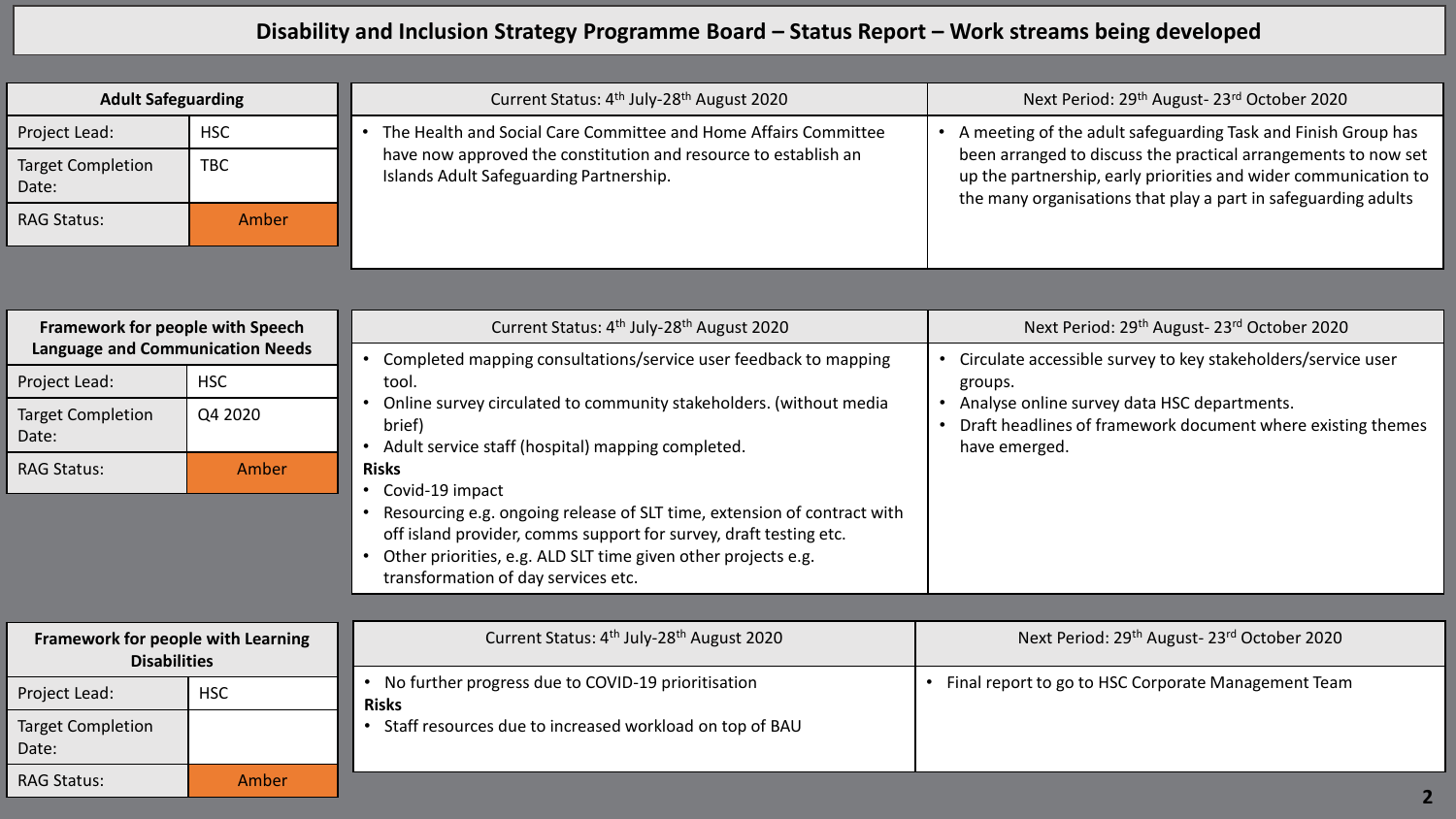| Supported and mainstream employment        |               | Current Status: 4 <sup>th</sup> July-28 <sup>th</sup> August 2020                                                                                                                                                                                                                                                                                                                                                                                                                                       | Next Period: 29 <sup>th</sup> August- 23 <sup>rd</sup> October 2020                                                                                                                                                                                                                                                                                                                                                                                                                                                                                     |  |
|--------------------------------------------|---------------|---------------------------------------------------------------------------------------------------------------------------------------------------------------------------------------------------------------------------------------------------------------------------------------------------------------------------------------------------------------------------------------------------------------------------------------------------------------------------------------------------------|---------------------------------------------------------------------------------------------------------------------------------------------------------------------------------------------------------------------------------------------------------------------------------------------------------------------------------------------------------------------------------------------------------------------------------------------------------------------------------------------------------------------------------------------------------|--|
| Project Lead:                              | ESS           | <b>Map of Services chart</b><br>Due to the handover to a new Project Support Officer, no progress has                                                                                                                                                                                                                                                                                                                                                                                                   | Organise the existing data and assess whether any organisations<br>or agencies need to provide any further information.<br>Enter the final phase of the project and start to create a single<br>high level chart combining all the services provided by the States                                                                                                                                                                                                                                                                                      |  |
| <b>Target Completion</b><br>Date:          | December 2020 | been made on this workstream during this period.<br>• The Project Support Officer has been looking through all of the<br>research gathered and organising the relevant data to assist in the                                                                                                                                                                                                                                                                                                            |                                                                                                                                                                                                                                                                                                                                                                                                                                                                                                                                                         |  |
| <b>RAG Status:</b>                         | <b>Red</b>    | phase of the project.                                                                                                                                                                                                                                                                                                                                                                                                                                                                                   | and the agencies.                                                                                                                                                                                                                                                                                                                                                                                                                                                                                                                                       |  |
| <b>Information &amp; awareness raising</b> |               | Current Status: 4 <sup>th</sup> July-28 <sup>th</sup> August 2020                                                                                                                                                                                                                                                                                                                                                                                                                                       | Next Period: 29 <sup>th</sup> August- 23 <sup>rd</sup> October 2020                                                                                                                                                                                                                                                                                                                                                                                                                                                                                     |  |
| Project Lead:                              | <b>ESS</b>    | Information<br>On island Learning Disability and Mental health nurse training will                                                                                                                                                                                                                                                                                                                                                                                                                      | <b>Information</b><br>• Two hidden disability training sessions for Employment and Social<br>Security staff organised in the run up to Purple Tuesday on 3rd<br>November.<br>• Disability Officer and Third sector colleagues to participate in the                                                                                                                                                                                                                                                                                                     |  |
| <b>Target Completion</b><br>Date:          | ongoing       | commence through the Open University in February 2021.<br>• Worked with the election team to ensure the Island Wide election<br>process is as accessible as possible.                                                                                                                                                                                                                                                                                                                                   |                                                                                                                                                                                                                                                                                                                                                                                                                                                                                                                                                         |  |
| <b>RAG Status:</b>                         | Green         | • Service users from the Adult Disability Service and the Ron Short<br>Centre reviewed the easy read documents prior to these being<br>finalised for use.<br>• Circulation of these guides via email to interested organisations, social<br>media and they were also available on the election 2020 website.<br>Hidden disability training given to seven new Police recruits as part of<br>an awareness raising day.<br>Beau Sejour- the accessible toilet is now available on the concourse<br>level. | training of the election volunteers. To highlight the issues that<br>disabled voters face and how the voter may be assisted.<br>• The Issue-an update on the Discrimination Project and next steps<br>to be submitted for the September edition.<br>• Discussions with accessAble about virtual training sessions about<br>accessibility.                                                                                                                                                                                                               |  |
|                                            |               | <b>Early years education</b><br>• All preschools, day nurseries and childminders are open fully after<br>lockdown<br>• The sector were offered training from MIND focussing on staff mental<br>health & wellbeing support and awareness.<br>• The sector were offered training from the Principal Educational<br>Psychologist focussing on children's mental health & wellbeing and<br>are awareness of how we can best support them as part of our<br>recovery.                                        | <b>Early years education</b><br>States Early Years Team (SEYT) Action Plan - links to the Early<br>Years Road Map, Partnership of Purpose and the Revive and<br>Thrive from P&R.<br>Governance structure of SEYT<br>$\bullet$<br>Partnership training with the Sport Commission and Health<br>$\bullet$<br>Improvement Commission and the Paediatric Occupational<br><b>Therapy Service</b><br>Childminder Consultation for the proposed new Quality<br>$\bullet$<br>Standards Framework is relaunched after it's postponement<br>due to lockdown.<br>3 |  |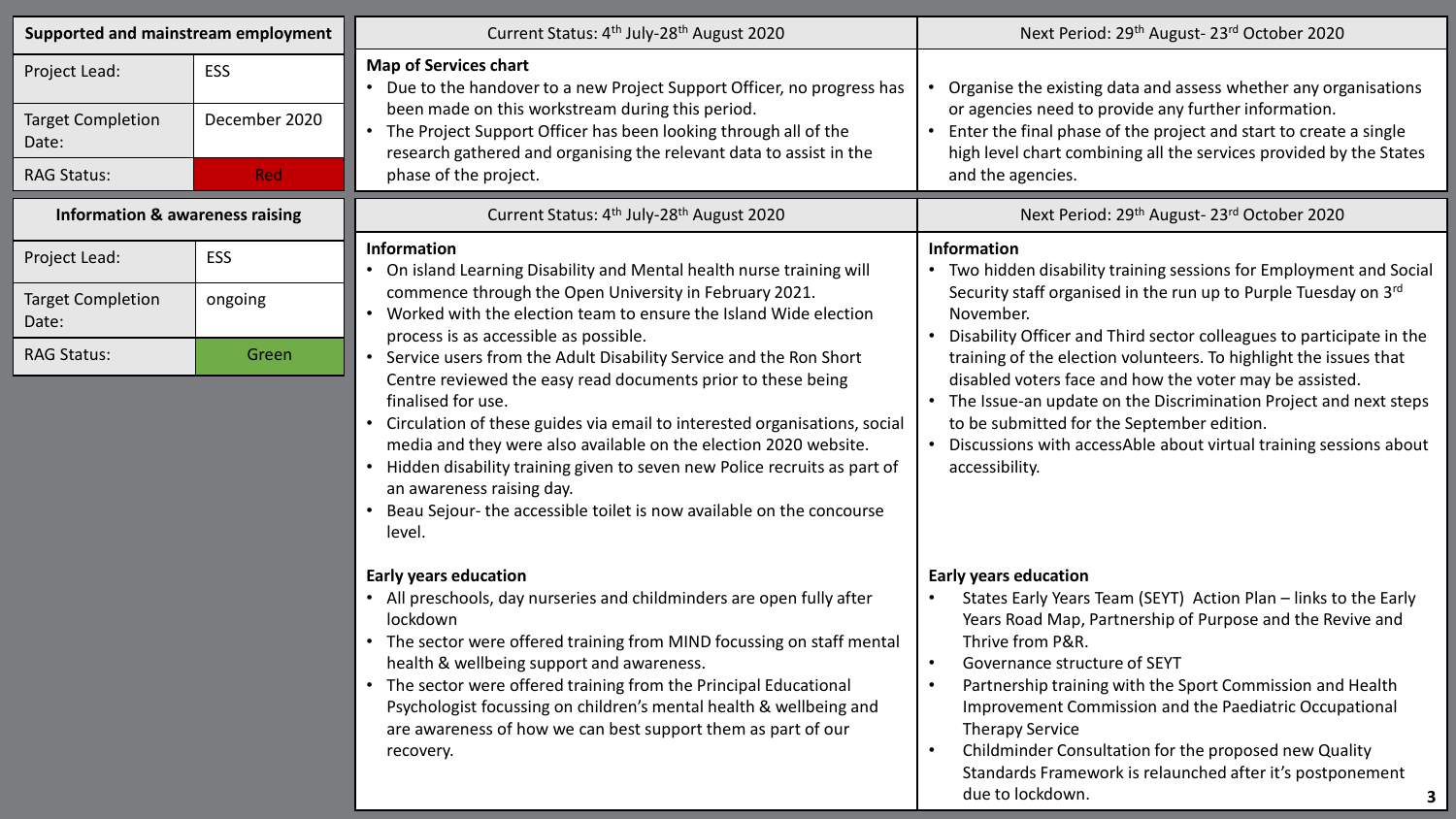| Information & awareness raising                                                  |            | Current Status: 4 <sup>th</sup> July-28 <sup>th</sup> August 2020                                                                                                                                                                                                                                                                                                                                                                                                                    | Next Period: 29 <sup>th</sup> August-23 <sup>rd</sup> October 2020                                                         |
|----------------------------------------------------------------------------------|------------|--------------------------------------------------------------------------------------------------------------------------------------------------------------------------------------------------------------------------------------------------------------------------------------------------------------------------------------------------------------------------------------------------------------------------------------------------------------------------------------|----------------------------------------------------------------------------------------------------------------------------|
| continued                                                                        |            | The Transition speed dating event with schools Reception teams, the<br>schools SENDCo and preschools/ day nurseries took place. This was<br>successful and well attended supporting children's transition into<br>primary school.<br>All primary schools were able to offer at least one transition visit with<br>many offering more including further time in September.<br>• The SEYT training diary for 2020/2021 is now available to view and for<br>bookings at www.gov.gg/seyt |                                                                                                                            |
|                                                                                  |            | <b>Traffic</b><br>• Finalisation of new pedestrian crossing at lower Vauvert including new<br>street lights.                                                                                                                                                                                                                                                                                                                                                                         | <b>Traffic</b><br>New accessible parking space allocation at Havelet Bay                                                   |
|                                                                                  |            | <b>Disability awareness training</b><br>• A total of 3,101 people have signed up to the training since its<br>commission. Of these, 188 have completed this training in 2020.<br>The training was promoted on social media.                                                                                                                                                                                                                                                          | <b>Disability awareness training</b><br>The training is to be promoted during the election volunteer training<br>sessions. |
|                                                                                  |            |                                                                                                                                                                                                                                                                                                                                                                                                                                                                                      |                                                                                                                            |
| United Nations convention on the Rights<br>of Persons with Disabilities (UNCRPD) |            | Current Status: 4 <sup>th</sup> July-28 <sup>th</sup> August 2020                                                                                                                                                                                                                                                                                                                                                                                                                    | Next Period: 29 <sup>th</sup> August- 23 <sup>rd</sup> October 2020                                                        |
|                                                                                  |            | The other work streams under the Strategy are working towards some                                                                                                                                                                                                                                                                                                                                                                                                                   |                                                                                                                            |
| Project Lead:                                                                    | ESS        | of the requirements of the UNCRPD, but currently no additional<br>resources are allocated to this work.                                                                                                                                                                                                                                                                                                                                                                              |                                                                                                                            |
| <b>Target Completion</b><br>Date:                                                | <b>TBC</b> |                                                                                                                                                                                                                                                                                                                                                                                                                                                                                      |                                                                                                                            |
| <b>RAG Status:</b>                                                               |            |                                                                                                                                                                                                                                                                                                                                                                                                                                                                                      |                                                                                                                            |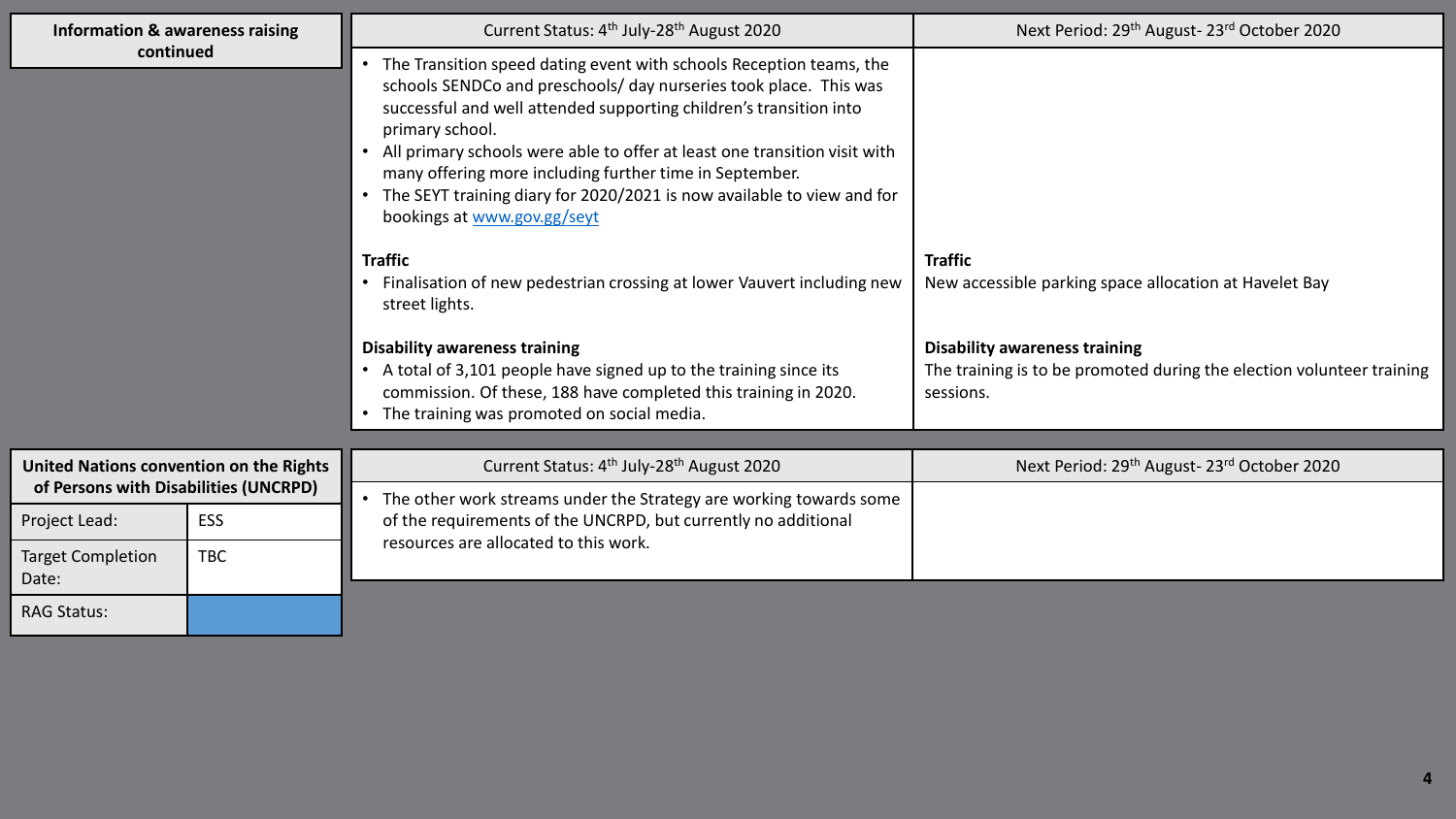## **Disability and Inclusion Strategy Programme Board – Status Report – Work streams being implemented**

| <b>Discrimination Legislation</b>                            |                              | Current Status: 4 <sup>th</sup> July-28 <sup>th</sup> August 2020                                                                                                                                                                                                                                                                                                                                                                                                                                                                                                                                                                                                                                                                                                                                                                                                                                                                                                  | Next Period: 29 <sup>th</sup> August-23 <sup>rd</sup> October 2020                                                                                                                                                                                                                                                                                                                                                                                                                                                                                                                                                                                                                                                                                                                                                                                                                                                                                                                                                                                                                                              |
|--------------------------------------------------------------|------------------------------|--------------------------------------------------------------------------------------------------------------------------------------------------------------------------------------------------------------------------------------------------------------------------------------------------------------------------------------------------------------------------------------------------------------------------------------------------------------------------------------------------------------------------------------------------------------------------------------------------------------------------------------------------------------------------------------------------------------------------------------------------------------------------------------------------------------------------------------------------------------------------------------------------------------------------------------------------------------------|-----------------------------------------------------------------------------------------------------------------------------------------------------------------------------------------------------------------------------------------------------------------------------------------------------------------------------------------------------------------------------------------------------------------------------------------------------------------------------------------------------------------------------------------------------------------------------------------------------------------------------------------------------------------------------------------------------------------------------------------------------------------------------------------------------------------------------------------------------------------------------------------------------------------------------------------------------------------------------------------------------------------------------------------------------------------------------------------------------------------|
| Project Lead:                                                | <b>ESS</b>                   | The Committee for Employment & Social Security's policy proposals for                                                                                                                                                                                                                                                                                                                                                                                                                                                                                                                                                                                                                                                                                                                                                                                                                                                                                              | Finalise consultation paper regarding sexual orientation and<br>religious belief and issue to a targeted group of stakeholders.<br>• Committee for Employment & Social Security to make the<br>Employment and Discrimination Tribunal (Guernsey) Order, 2020.<br>• Update Tribunal members on outcome of States debate and<br>future Programme of work required to implement the proposals.<br>Also provide basic training in respect of the Tribunal's new<br>powers to strike out or dismiss complaints/responses.<br>Start recruitment process for a Programme Manager to project<br>$\bullet$<br>manage the implementation of the Programme of work required<br>to implement the States Resolutions of 17 July 2020.<br>• Make formal request to Treasury for funding from the<br>Transformation and Transition Fund.<br>• Work to ensure the continuity of the current Tribunal Panel<br>during 2021, while recruitment and training of larger and more<br>diverse panel takes place.<br>Initiate work on the Prejudice and Discrimination Survey.<br>Consider best way to deliver education and training. |
| Proposals accepted                                           | Implementation               | a new Discrimination Ordinance were approved by the States on 17<br><b>July 2020.</b><br>Commenced preparation of a consultation paper regarding sexual<br>$\bullet$<br>orientation and religious belief.<br>Policy Council approved Committee's request for drafting of the new<br>Discrimination Ordinance to be given high priority status.<br>Legal drafters prepared draft Employment and Discrimination Tribunal<br>$\bullet$<br>(Guernsey) Order, 2020 to enable the Tribunal to:<br>- dismiss a complaint or response, or part of either, where the<br>complaint has no reasonable prospect of success or if it has no<br>jurisdiction to consider, and<br>strike out all or a part of a complaint or response for, among<br>other reasons, that the complaint or response is scandalous,<br>vexatious or has no reasonable prospect of success.<br><b>Risks</b><br>Difficulty in finding a Programme Manager with the necessary skills and<br>experience. |                                                                                                                                                                                                                                                                                                                                                                                                                                                                                                                                                                                                                                                                                                                                                                                                                                                                                                                                                                                                                                                                                                                 |
| <b>Employment and Equal Opportunities</b>                    |                              | Current Status: 4 <sup>th</sup> July-28 <sup>th</sup> August 2020                                                                                                                                                                                                                                                                                                                                                                                                                                                                                                                                                                                                                                                                                                                                                                                                                                                                                                  | Next Period: 29 <sup>th</sup> August-23 <sup>rd</sup> October 2020                                                                                                                                                                                                                                                                                                                                                                                                                                                                                                                                                                                                                                                                                                                                                                                                                                                                                                                                                                                                                                              |
| <b>Service (EEOS)</b><br>Project Lead:<br>Proposals accepted | <b>ESS</b><br>Implementation | The Committee for Employment & Social Security's policy proposals for<br>a new Discrimination Ordinance, including the creation of an<br>Employment & Equal Opportunities Service, were approved by the<br>States on 17 July 2020.                                                                                                                                                                                                                                                                                                                                                                                                                                                                                                                                                                                                                                                                                                                                 | Start recruitment process for a Programme Manager to project<br>manage the implementation of the Programme of work required<br>to implement the States Resolutions of 17 July 2020.                                                                                                                                                                                                                                                                                                                                                                                                                                                                                                                                                                                                                                                                                                                                                                                                                                                                                                                             |
| <b>Capacity Legislation</b>                                  |                              | Current Status: 4 <sup>th</sup> July-28 <sup>th</sup> August 2020                                                                                                                                                                                                                                                                                                                                                                                                                                                                                                                                                                                                                                                                                                                                                                                                                                                                                                  | Next Period: 29 <sup>th</sup> August- 23 <sup>rd</sup> October 2020                                                                                                                                                                                                                                                                                                                                                                                                                                                                                                                                                                                                                                                                                                                                                                                                                                                                                                                                                                                                                                             |
| Project Lead:                                                | <b>HSC</b>                   | Work is progressing at a high level to scope the Code of Practice. This                                                                                                                                                                                                                                                                                                                                                                                                                                                                                                                                                                                                                                                                                                                                                                                                                                                                                            | Bringing together a small team of officers to agree key milestones                                                                                                                                                                                                                                                                                                                                                                                                                                                                                                                                                                                                                                                                                                                                                                                                                                                                                                                                                                                                                                              |
| <b>RAG Status:</b>                                           | Implementation               | will be an iterative process, supporting the drafting of secondary<br>legislation.<br>Discussions have been held within HSC regarding the resources<br>$\bullet$<br>required by the Adult Mental Health Team to develop the Protective<br>Authorisation Scheme.                                                                                                                                                                                                                                                                                                                                                                                                                                                                                                                                                                                                                                                                                                    | and next steps in respect of the Capacity Law, in order to present<br>a project plan to the Committee for Health & Social Care.<br>Consider whether funding agreed through the February 2020<br>Policy Letter may be secured to engage the resource Srequired for<br>the Protective Authorisation Scheme.                                                                                                                                                                                                                                                                                                                                                                                                                                                                                                                                                                                                                                                                                                                                                                                                       |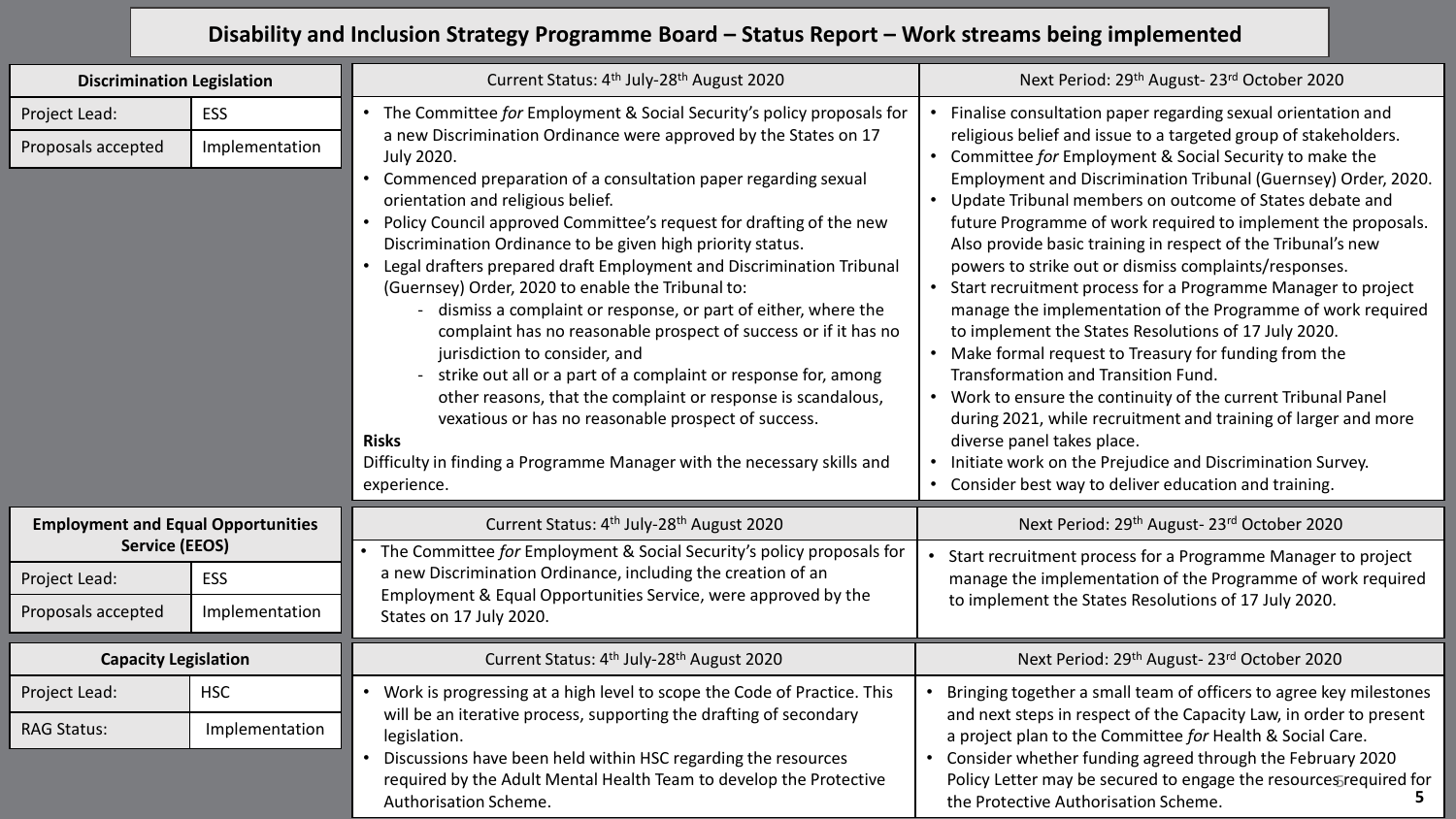| Framework for people with Dementia |                              | Current Status 4 <sup>th</sup> July-28 <sup>th</sup> August 2020                                                                                                                                                                                                                                                                                                                                                                                                                                                                                                                                                                                                                                                                                                                                                                                                                                                                                                                                                                                    | Next Period: 29 <sup>th</sup> August-23 <sup>rd</sup> October 2020                                                                                                                                                                                                                                                                                                                                                                                                                                                                  |
|------------------------------------|------------------------------|-----------------------------------------------------------------------------------------------------------------------------------------------------------------------------------------------------------------------------------------------------------------------------------------------------------------------------------------------------------------------------------------------------------------------------------------------------------------------------------------------------------------------------------------------------------------------------------------------------------------------------------------------------------------------------------------------------------------------------------------------------------------------------------------------------------------------------------------------------------------------------------------------------------------------------------------------------------------------------------------------------------------------------------------------------|-------------------------------------------------------------------------------------------------------------------------------------------------------------------------------------------------------------------------------------------------------------------------------------------------------------------------------------------------------------------------------------------------------------------------------------------------------------------------------------------------------------------------------------|
| Project Lead:<br>Framework written | <b>HSC</b><br>Implementation | • Dementia friends are in the process of visiting primary schools and<br>organising to go in to secondary schools as part of their awareness<br>raising campaign.<br>• Guernsey Alzheimer's Association (GAA) have recently taken on nine<br>new sitters, which has increased their capacity for this respite service.<br>• The Tovertafel is now available Monday to Friday 9-5 pm at the<br>Nouvelle Maritaine. Family use of this facility will be promoted.<br>• GAA have worked GROW Ltd to introduce a regular gardening activity<br>for those with dementia.                                                                                                                                                                                                                                                                                                                                                                                                                                                                                 |                                                                                                                                                                                                                                                                                                                                                                                                                                                                                                                                     |
| Framework for people with Autism   |                              | Current Status: 4 <sup>th</sup> July-28 <sup>th</sup> August 2020                                                                                                                                                                                                                                                                                                                                                                                                                                                                                                                                                                                                                                                                                                                                                                                                                                                                                                                                                                                   | Next Period: 29 <sup>th</sup> August-23 <sup>rd</sup> October 2020                                                                                                                                                                                                                                                                                                                                                                                                                                                                  |
| Project Lead:                      | <b>HSC</b>                   | <b>Adult service</b>                                                                                                                                                                                                                                                                                                                                                                                                                                                                                                                                                                                                                                                                                                                                                                                                                                                                                                                                                                                                                                | <b>Adult service</b>                                                                                                                                                                                                                                                                                                                                                                                                                                                                                                                |
| Framework written                  | Implementation               | • Autism Lead started in post on 13th July 2020.<br>• Adult diagnostic service has been maintained at the current provision,<br>despite COVID-19 which is a significant achievement. The team<br>continue to collate data on unmet demand, which can used in future<br>to inform provision.<br>• Guernsey Autism Partnership (GAP) continues to be supported by<br>Health and Social Care on request. There have been three<br>consultations in the last four months.<br><b>Children's service</b><br>• The community paediatrician role has been advertised and shortlisted<br>has commenced.<br>• Further discussions are taking place, with a meeting convened on 16 <sup>th</sup><br>September 2020, around what support can be offered to families with<br>children on the waiting list.<br>• All families on the waiting list are being contacted to ensure records<br>are maintained and family's details are updated.<br>• Adult services have appointed an Autism lead whom is supporting<br>new perspectives on practice.<br><b>Risks</b> | • Continue to develop adult autism diagnostic service<br>Autism Lead to meet and develop relationships with autism<br>stakeholders<br><b>Children's service</b><br>Progress with the appointment of a community paediatrician.<br>• Progress internal discussion with HSC Chief Operating Officer and<br>Medical Director to progress outstanding waiting list.<br>Progress multi agency discussion on process mapping and future<br>state of practice.<br>• Team Manager of Child Development Service role has been<br>advertised. |
|                                    |                              | • Insufficient resource and skill set to progress work streams.<br>• Change management required to support service adjustments.                                                                                                                                                                                                                                                                                                                                                                                                                                                                                                                                                                                                                                                                                                                                                                                                                                                                                                                     | 6                                                                                                                                                                                                                                                                                                                                                                                                                                                                                                                                   |